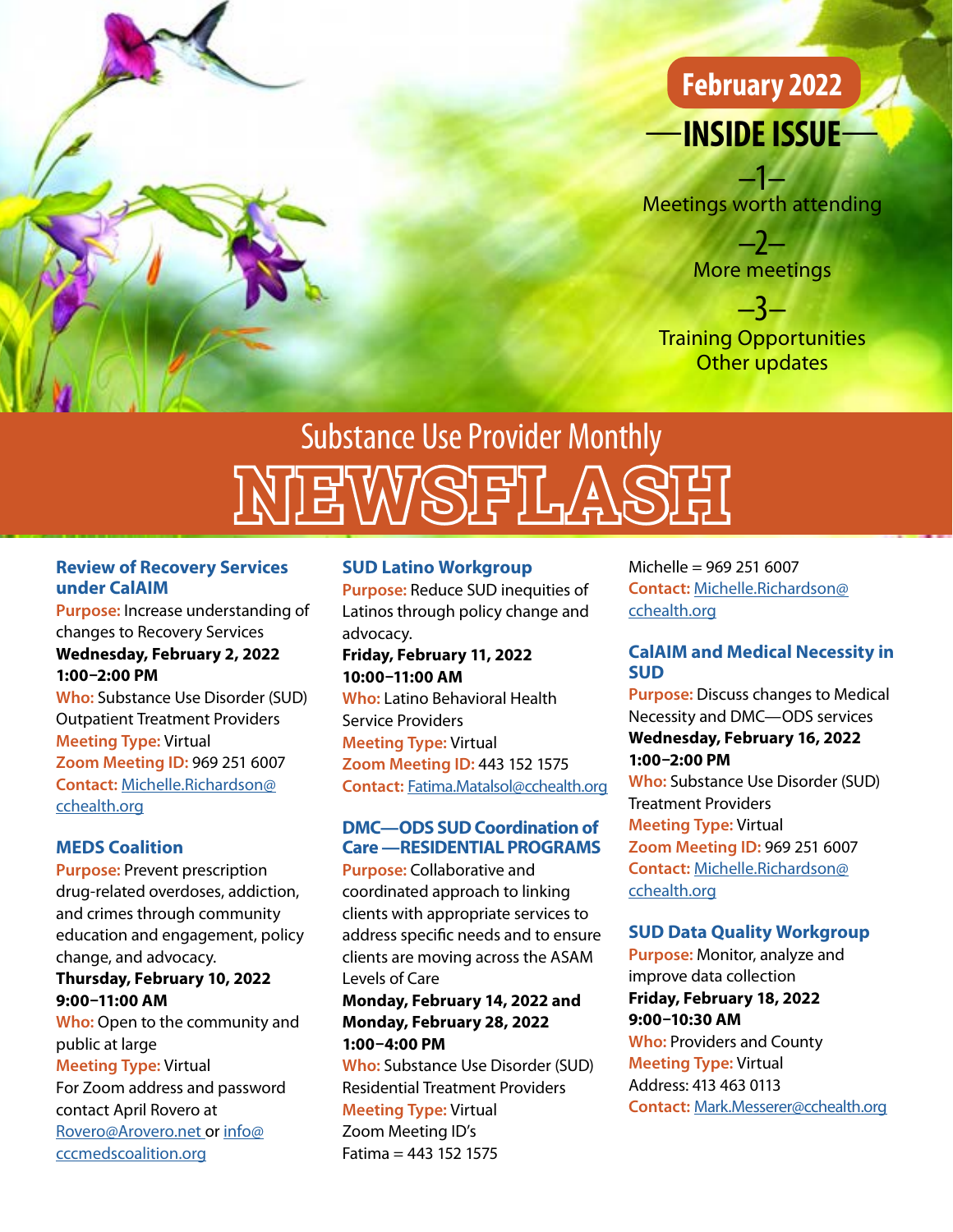#### **Outpatient Provider Collaborative Follow Up Timeline Admission Requirement**

**Purpose:** Collaboration and Networking

**Tuesday, February 22, 2022 9:00–11:00 AM**

**Who:** All Outpatient DMC—ODS Substance Use Disorder (SUD) Treatment Providers **Meeting Type:** Virtual **Zoom Meeting ID:** 443 152 1575 **Contact:** [Mary.McLain@cchealth.org](mailto:Mary.McLain%40cchealth.org?subject=Outpatient%20Provider%20Collaborative%20Follow%20Up%20Timeline%20Admission%20Requirement%20)

#### **Alcohol and Other Drugs Advisory Board**

**Purpose:** Board Monthly Meeting **Wednesday, February 23, 2022 4:00–6:15 PM Who:** Open to the community and public at large **Meeting Type:** Virtual

**Zoom Meeting ID:** [https://cchealth.](https://cchealth.zoom.us/j/97569031783) [zoom.us/j/97569031783](https://cchealth.zoom.us/j/97569031783) **Contact:** [Jayme.Shipe@cchealth.org](mailto:Jayme.Shipe%40cchealth.org?subject=Alcohol%20and%20Other%20Drugs%20Advisory%20Bo)

#### **Primary Prevention Providers Staff**

**Purpose:** Network and Coordination **Thursday, February 24, 2022 11:00 AM–12:30 PM Who:** Education & Environmental Prevention Strategies Staff **Meeting Type:** Virtual **Zoom Meeting ID:** [https://cchealth.](https://cchealth.zoom.us/j/98356059215) [zoom.us/j/98356059215](https://cchealth.zoom.us/j/98356059215)  **Meeting ID:** 983 5605 9215 Contact: [Jayme.Shipe@cchealth.org](mailto:Jayme.Shipe%40cchealth.org?subject=Primary%20Prevention%20Providers%20Staff)

#### **DMC—ODS SUD Coordination of Care —OUTPATIENT PROGRAMS**

**Purpose:** Collaborative and coordinated approach to linking clients with appropriate services to address specific needs and to ensure clients are moving across the ASAM Levels of Care

#### **Friday, February 25, 2022 9:00–11:00 AM**

**Who:** Substance Use Disorder (SUD) Residential Treatment Providers **Meeting Type:** Virtual **Zoom Meeting ID:** 969 251 6007 **Contact:** [Michelle.Richardson@](mailto:Michelle.Richardson%40cchealth.org?subject=DMC-ODS%20SUD%20Coordination%20of%20Care%20%E2%80%93%20OUTPATIENT%20PROGRAMS) [cchealth.org](mailto:Michelle.Richardson%40cchealth.org?subject=DMC-ODS%20SUD%20Coordination%20of%20Care%20%E2%80%93%20OUTPATIENT%20PROGRAMS)

#### **County Perinatal Coordination**

**Purpose:** Collaboration and **Networking Monday, February 28, 2022 9:30–10:30 AM Who:** Providers, County and Special Guest Speaker **Meeting Type:** Virtual **Zoom Meeting ID:** 702 102 7205 **Contact:** [Sonya.Blunt@cchealth.org](mailto:Sonya.Blunt%40cchealth.org?subject=County%20Perinatal%20Coordination%20)

### **February 2022**